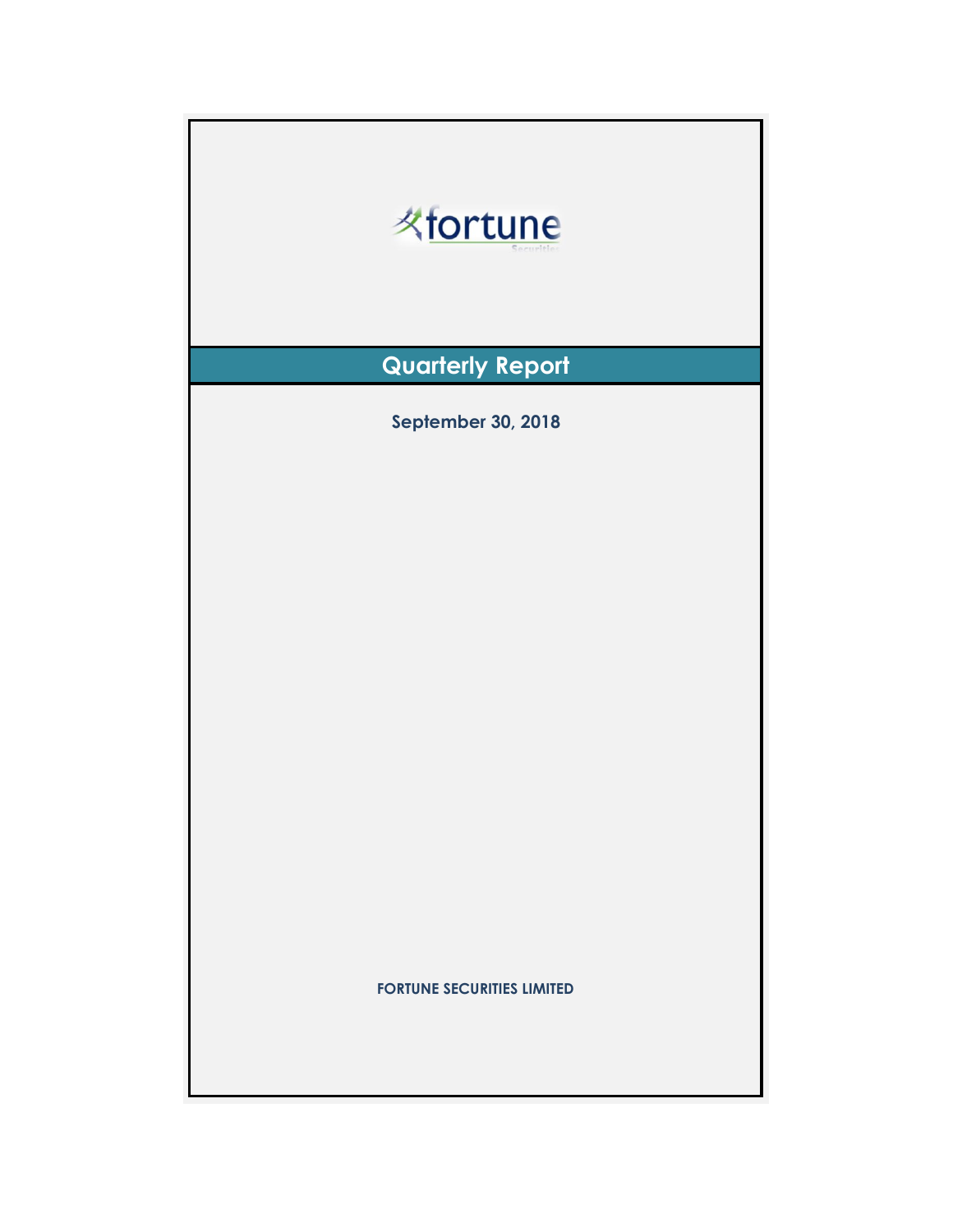## **CONDENSED INTERIM BALANCE SHEET As on September 30, 2018**

## **Kfortune**

|                                                                                                                                                                                                                                                           | (Unaudited)<br>(Audited)<br><b>Notes</b><br>$Sep-18$<br><b>Jun-18</b>                                                                                                                                                                                                                                                                       | (Unaudited)<br>(Audited)<br><b>Jun-18</b><br>Notes<br>$Sep-18$                                                                                                           |
|-----------------------------------------------------------------------------------------------------------------------------------------------------------------------------------------------------------------------------------------------------------|---------------------------------------------------------------------------------------------------------------------------------------------------------------------------------------------------------------------------------------------------------------------------------------------------------------------------------------------|--------------------------------------------------------------------------------------------------------------------------------------------------------------------------|
| <b>EQUITY AND LIABILITIES</b>                                                                                                                                                                                                                             | <b>ASSETS</b>                                                                                                                                                                                                                                                                                                                               |                                                                                                                                                                          |
| Share capital and reserves<br>Authorized Share Capital<br>20,000,000 ordinary shares of Rs. 10/- each<br>Issued, subscribed and paid-up<br>Accumulated loss/ unappropriated profit<br><b>Total equity</b>                                                 | <b>Non-current assets</b><br>Property and Equipment<br>200,000,000 Deferred tax liability (arising on surplus on revaluation OP)<br>200.000.000<br>Membership Card and Licenses<br>124,982,450 Long Term Investment<br>124,982,450<br>59,520,738<br>73,905,567<br>Long Term Deposits<br>184,503,188<br>198,888,017 Total non-current assets | 67,306,886<br>64,466,964<br>13,321,247<br>13,148,660<br>11,453,888<br>11,453,888<br>21,353,582<br>17,482,907<br>3,193,797<br>7,324,375<br>114,049,380<br>116,456,812     |
| Surplus on revaluation of property, plant & equipment                                                                                                                                                                                                     | 24,698,979<br>25,466,688                                                                                                                                                                                                                                                                                                                    |                                                                                                                                                                          |
| Long Term Loan                                                                                                                                                                                                                                            | $\sim$                                                                                                                                                                                                                                                                                                                                      |                                                                                                                                                                          |
| <b>Non current liabilities</b><br>Liabilities against assets subject to finance lease<br>Long term loan<br>Deferred tax liability (arising on surplus on revaluation OP)<br><b>Total non - current liabilities</b>                                        | 2,620,869<br>2,620,869<br>2,620,869<br>2,620,869                                                                                                                                                                                                                                                                                            |                                                                                                                                                                          |
| <b>Current liabilities</b><br>Creditors, Accrued and other liabilities<br>Short Term Running Finance - Secured<br>Current maturity against long term loan<br>Current maturity against assets subject to finance lease<br><b>Total current liabilities</b> | <b>Current assets</b><br>280,421,230 Trade debts - considered good<br>250, 159, 231<br>4,647,436 Short Term Investment - Stocks<br>3,540,931<br>Advance, Deposits & Prepayments<br>3,185,008<br>4,198,461<br><b>Other Receivables</b><br>256,885,170<br>289,267,127 Cash and Bank Balances<br><b>Total current assets</b>                   | 29,345,554<br>38,197,530<br>97,217,836<br>91,252,561<br>136,962,039<br>56,830,946<br>48,413,289<br>43,349,062<br>93,812,446<br>119,063,452<br>354,658,826<br>399,785,888 |
| <b>Contingencies and commitments</b>                                                                                                                                                                                                                      |                                                                                                                                                                                                                                                                                                                                             |                                                                                                                                                                          |
| <b>Total equity and liabilities</b>                                                                                                                                                                                                                       | 468,708,206<br>516,242,728 Total assets                                                                                                                                                                                                                                                                                                     | 468,708,206<br>516,242,728                                                                                                                                               |
| -SD-----------<br>Director                                                                                                                                                                                                                                |                                                                                                                                                                                                                                                                                                                                             | ------------SD---------------<br><b>Chief Executive Officer</b>                                                                                                          |